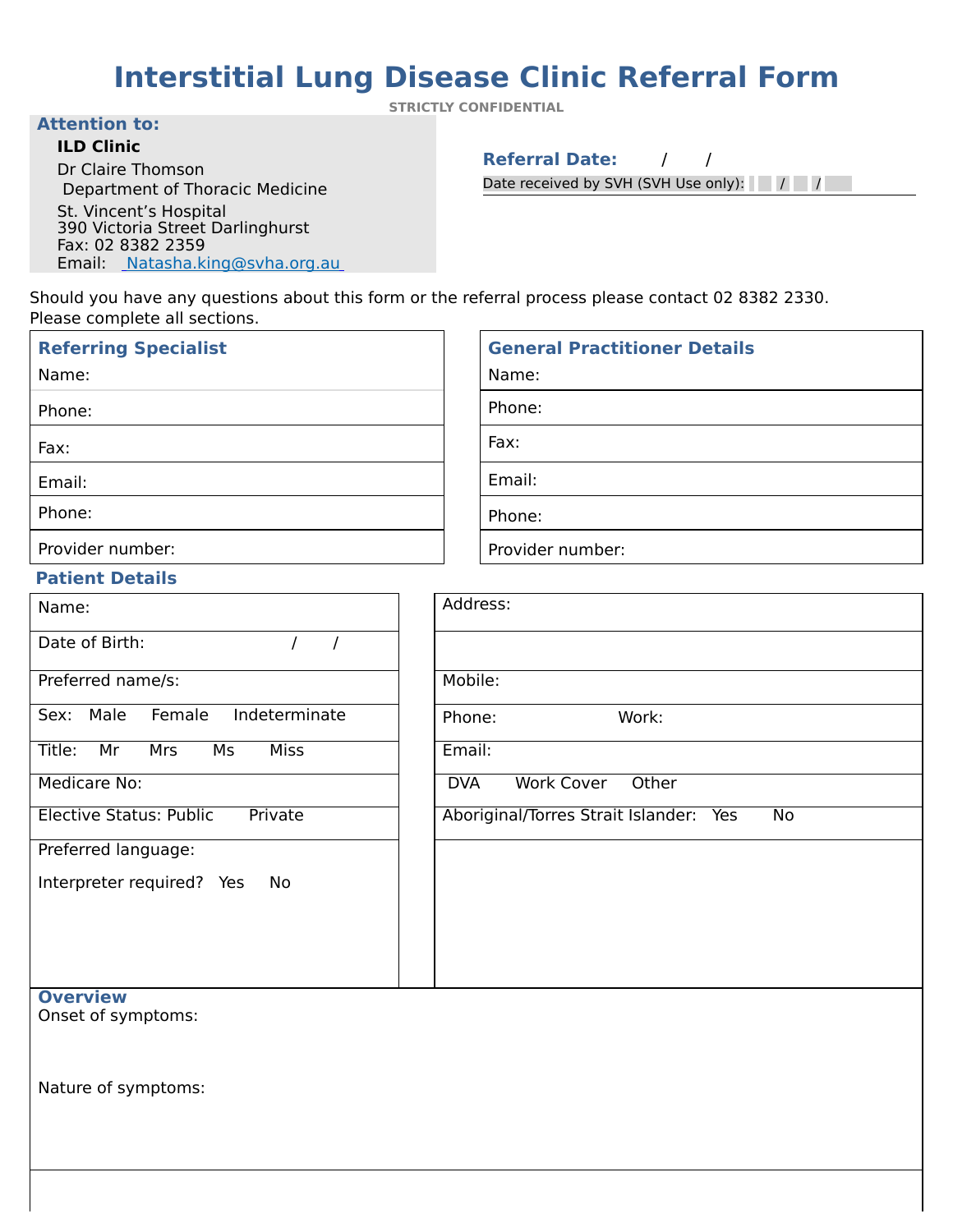| <b>Medical History</b><br>Please complete all sections. Please answer if suspected or diagnosed |  |  |  |  |
|-------------------------------------------------------------------------------------------------|--|--|--|--|
|                                                                                                 |  |  |  |  |
|                                                                                                 |  |  |  |  |
|                                                                                                 |  |  |  |  |
|                                                                                                 |  |  |  |  |
|                                                                                                 |  |  |  |  |
|                                                                                                 |  |  |  |  |
|                                                                                                 |  |  |  |  |
|                                                                                                 |  |  |  |  |
|                                                                                                 |  |  |  |  |
|                                                                                                 |  |  |  |  |

# **Allergies:**

Current Medication (list or attach print out)

TLC: BLCO: **DLCO:** 

| <b>Drug name</b> | Strength | Dose / frequency / special |
|------------------|----------|----------------------------|
|                  |          |                            |
|                  |          |                            |
|                  |          |                            |
|                  |          |                            |
|                  |          |                            |
|                  |          |                            |
|                  |          |                            |
|                  |          |                            |

**Test Results** Please instruct patient to bring images with them to their appointment HRCT \*\*Please arrange for this test to be done PRIOR to their appointment **Spirometry or Pulmonary Function Tests:** FEV1: (% predicted) FVC: (% predicted) Ratio: